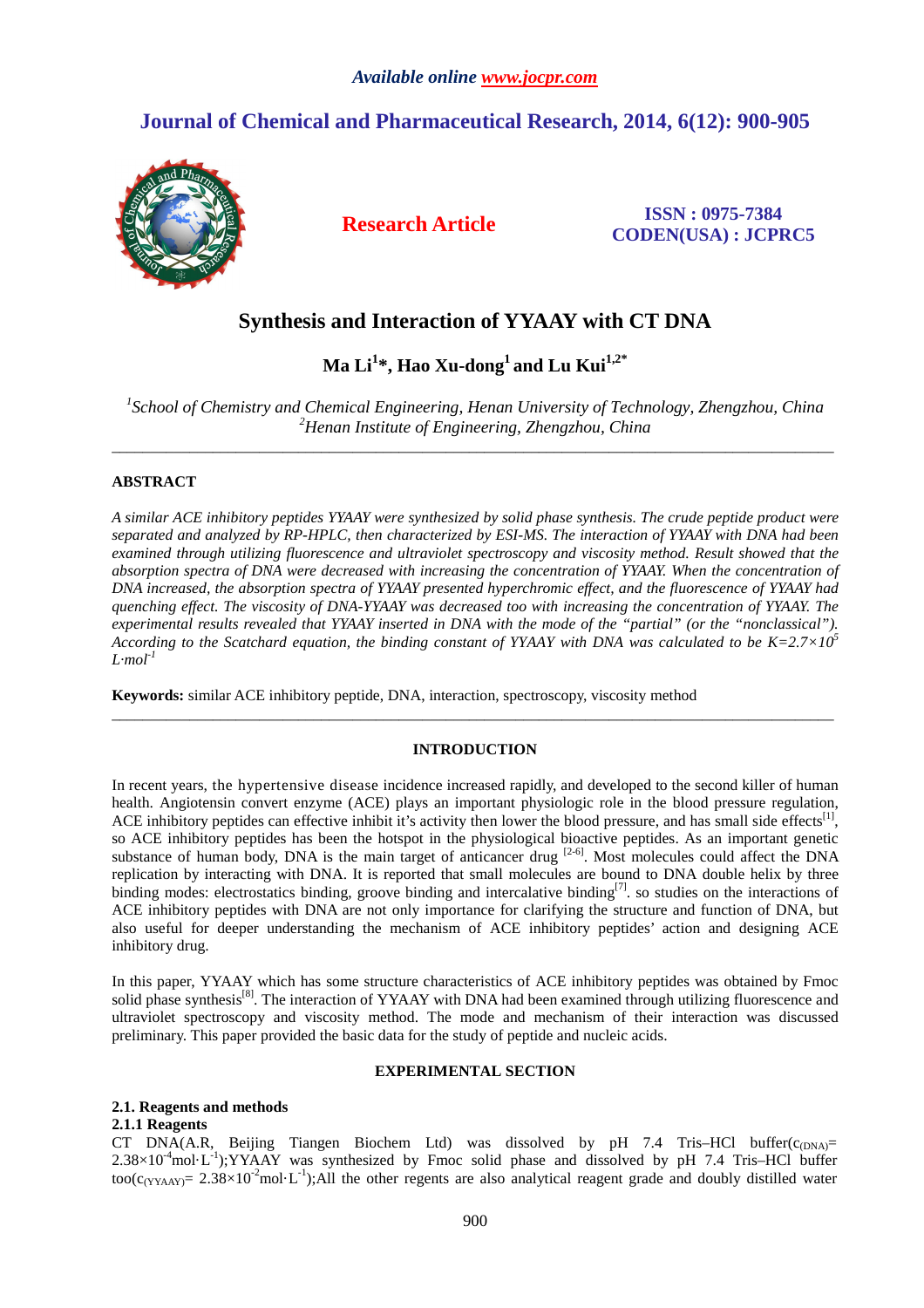was used throughout the work.

# **2.1.2 Synthesis and Characterization of YYAAY**

According to the references<sup>[9]</sup>, YYAAY was synthesized by Fmoc Solid-phase Synthesis. Firstly, Wang Resin should be put in the synthetic tube and soaked within 10 ml DMF for 30 minutes. Then the Fmoc protecting group of the resin was removed by suspending it in 20% piperidine in DMF solution for 30 minutes. After removed the protecting group, the resin was washed by DMF and methanol, respectively, for three times. Before the amino acids were added to mix for 4-8 hours with  $N_2$  shaking, the resin should be activated by HBTu and HOBt, or DIEA if the acid is difficult to dissolve. When the last amino acid was coupled to the resin, the protecting group was removed in sequence by the same method. The resin was then dried overnight under vacuum. While the dry resin was obtained, the cleavage solution consisting of trifluoroacetic acid (TFA), triisopropylsilane (TLS), and water ( 9.5 : 0.25 : 0.25 ), was added and shaken for three hours. The cleavage solution is aliquoted into cold ether by filtration, and solid substance was obtained, washed with cold ether and maintained in the freezer dryer. The product was purified by RP-HPLC and detected by ESI-MS.

*\_\_\_\_\_\_\_\_\_\_\_\_\_\_\_\_\_\_\_\_\_\_\_\_\_\_\_\_\_\_\_\_\_\_\_\_\_\_\_\_\_\_\_\_\_\_\_\_\_\_\_\_\_\_\_\_\_\_\_\_\_\_\_\_\_\_\_\_\_\_\_\_\_\_\_\_\_\_*

RP-HPLC analysis and purification were performed on an Agilent Analytical Semi-prep 1200 HPLC system equipped with a VWD detector. ESI mass spectra were measured on an Esquire 3000 spectrometer from Bruker. UV–VIS spectra were recorded on a Shimadzu UV-2450 spectrophotometer. Fluorescence determination was performed on a Varian F23010 spectrophotometer. Viscosity experiments were carried on an Ubbelohde viscometer, immersed in a thermostated water-bath.

# **2.2. Experimental Method**

# **2.2.1. Synthesis and Characterization of YYAAY**

Firstly, Wang Resin should be put in the synthetic tube and soaked within 10 ml DMF for 30 minutes. Then the Fmoc protecting group of the resin was removed by suspending it in 20% piperidine in DMF solution for 30 minutes. After removed the protecting group, the resin was washed by DMF and methanol, respectively, for three times. Before the amino acids were added to mix for 4-8 hours with  $N_2$  shaking, the resin should be activated by HBTu and HOBt, or DIEA if the acid is difficult to dissolve. When the last amino acid was coupled to the resin, the protecting group was removed in sequence by the same method. The resin was then dried overnight under vacuum. While the dry resin was obtained, the cleavage solution consisting of trifluoroacetic acid (TFA), triisopropylsilane (TLS), and water ( 9.5 : 0.25 : 0.25 ), was added and shaken for three hours. The cleavage solution is aliquoted into cold ether by filtration, and solid substance was obtained, washed with cold ether and maintained in the freezer dryer. The product was purified by RP-HPLC and detected by ESI-MS.

## **2.2.2. Ultraviolet spectra**

## (1) YYAAY were titrated to DNA

The volume and concentration of DNA were fixed, started ultraviolet spectra scan after YYAAY were titrated to DNA per 5µL, and the same volume and concentration of YYAAY were used as the contrast.

## (2) DNA were titrated to YYAAY

The volume and concentration of YYAAY were fixed in series of 10mL comparison tubes, the different volume of DNA were titrated to its according to Rt=  $C_{YYAAY}/C_{DNA} = 0, 0.2, 0.4, 0.8, 1, 1.4, 2$ . then added pH 7.4 Tris–HCl buffer to 10ml. UV-Vis absorption spectra were recorded using the same volume and concentration of DNA as the contrast.

# **2.2.3. Fluorescence spectra**

The volume and concentration of YYAAY were fixed in series of 10mL comparison tubes. the different volume of DNA were titrated to its according to Rt=  $C_{DNA}/ C_{YYAAY} = 0$ , 0.2, 0.4, 0.8, 1, 1.4, 2, then added pH 7.4 Tris–HCl buffer to 10ml. Fluorescence spectra were carried out. The excitation wavelength and emission of the samples was monitored at 275 and 304 nm.

## **2.2.4. Viscosity method**

The volume and concentration of YYAAY were fixed in Ubbelohde viscometer. Then the different of volume YYAAY were titrated to DNA according to Rt= C<sub>YYAAY</sub>/ C<sub>DNA</sub> = 0, 0.2, 0.4, 0.8, 1, 1.4, 2. Data were presented as  $(\eta$  $(\eta_0)^{1/3}$  versus Rt([peptide]/[DNA]), where  $\eta$  is the viscosity of DNA in the presence of peptide, and  $\eta_0$  is the viscosity of DNA alone.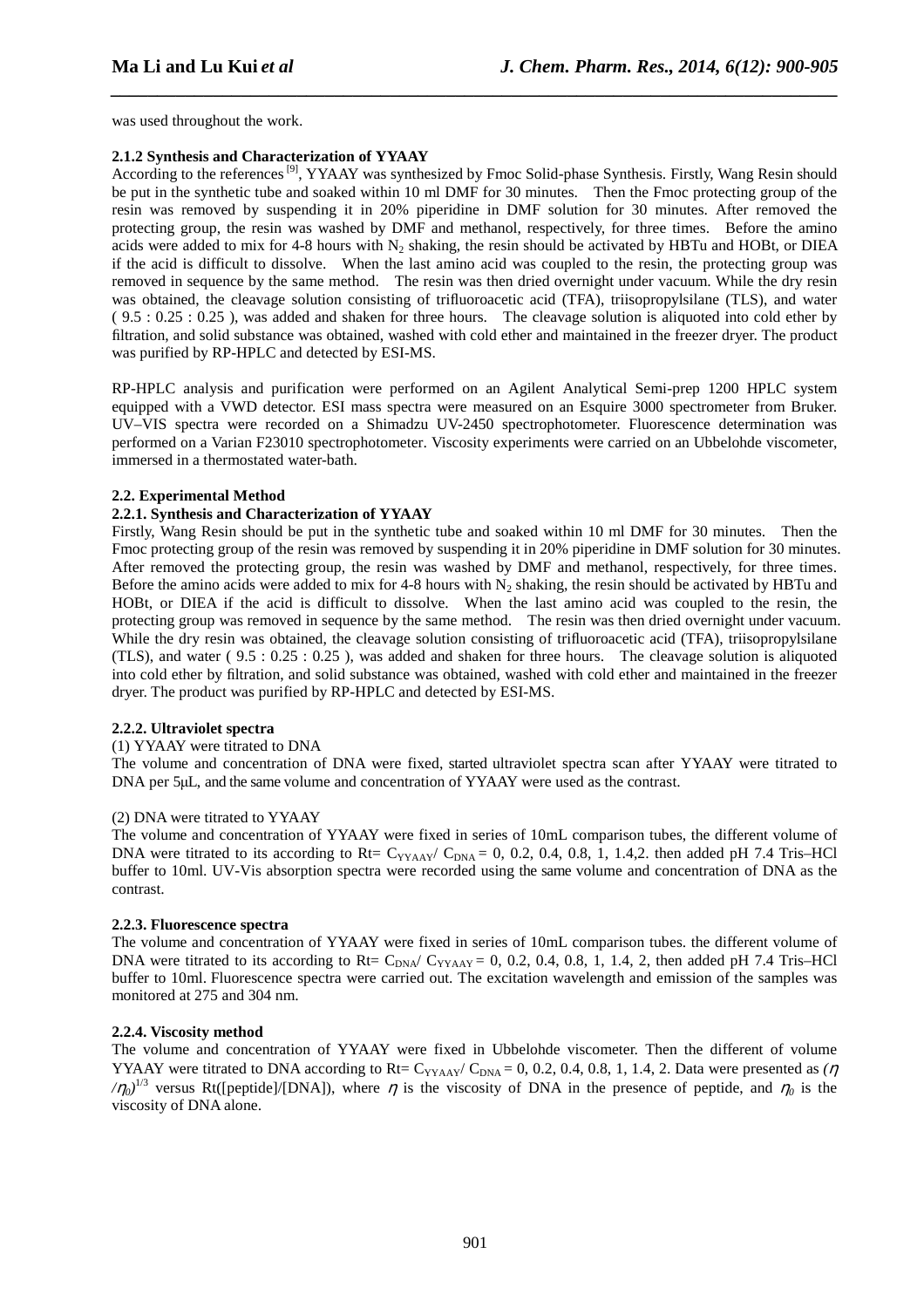### **RESULTS AND DISCUSSION**

*\_\_\_\_\_\_\_\_\_\_\_\_\_\_\_\_\_\_\_\_\_\_\_\_\_\_\_\_\_\_\_\_\_\_\_\_\_\_\_\_\_\_\_\_\_\_\_\_\_\_\_\_\_\_\_\_\_\_\_\_\_\_\_\_\_\_\_\_\_\_\_\_\_\_\_\_\_\_*

#### **3.1. Synthesis and Characterization of YAGFL**

YYAAY was obtained as yellow power in 71% yield by Fmoc solid-phase synthesis. The m/z 650.4 (Fig. 1) matches the molecular ion peak  $[M+H]$ <sup>+</sup> of YYAAY.



**Fig. 1 The ESI-MS spectrum of YYAAY** 

#### **3.2. Studies on the interaction of YYAAY with DNA by using Ultraviolet spectra**

The ultraviolet absorption spectroscopy is a common and convenient method to determine the binding of complexes with DNA.

#### (1) YYAAY were titrated to DNA

The bases of DNA are the target of drug molecule interaction with DNA, so the position and intensity of the characteristic absorption peak at 260 nm of DNA may change after drug molecule interaction with DNA. Hypochromicity and hyperchromicity are character of DNA spectrum<sup>[10]</sup>. The hyperchromic effect was caused by the coordination of DNA's bases with drug molecule that changed the double helix structure of DNA. The hypochromic effect was caused by the electrostatic binding or partly intercalation of drug molecule with DNA's bases that twisted the molecule configuration of DNA.

The ultraviolet absorption spectra of DNA is decreased with increasing amounts of YYAAY in PH 7.4 Tris- HCl buffer, but there is no shift at the peak intensities(Figure 2). It is well known that red shift or blue shift at the peak intensities in UV-vis spectra occurred when small molecules interaction with DNA by inlaid mode. The results show that the binding mode of YYAAY with DNA is not the inlaid mode.



 **Fig. 2 UV-Vis absorption spectra of different concentration of YYAAY interacted with DNA**   $\epsilon_{\text{(DNA)}} = 1.19 \times 10^{-5} \text{mol} \cdot \text{L}^{-1}$ ;  $\epsilon_{\text{(YYAAY)}}$ : 1~7(0, 0.238, 0.476, 0.952, 1.19, 1.428, 2.38×10<sup>-5</sup>mol/L)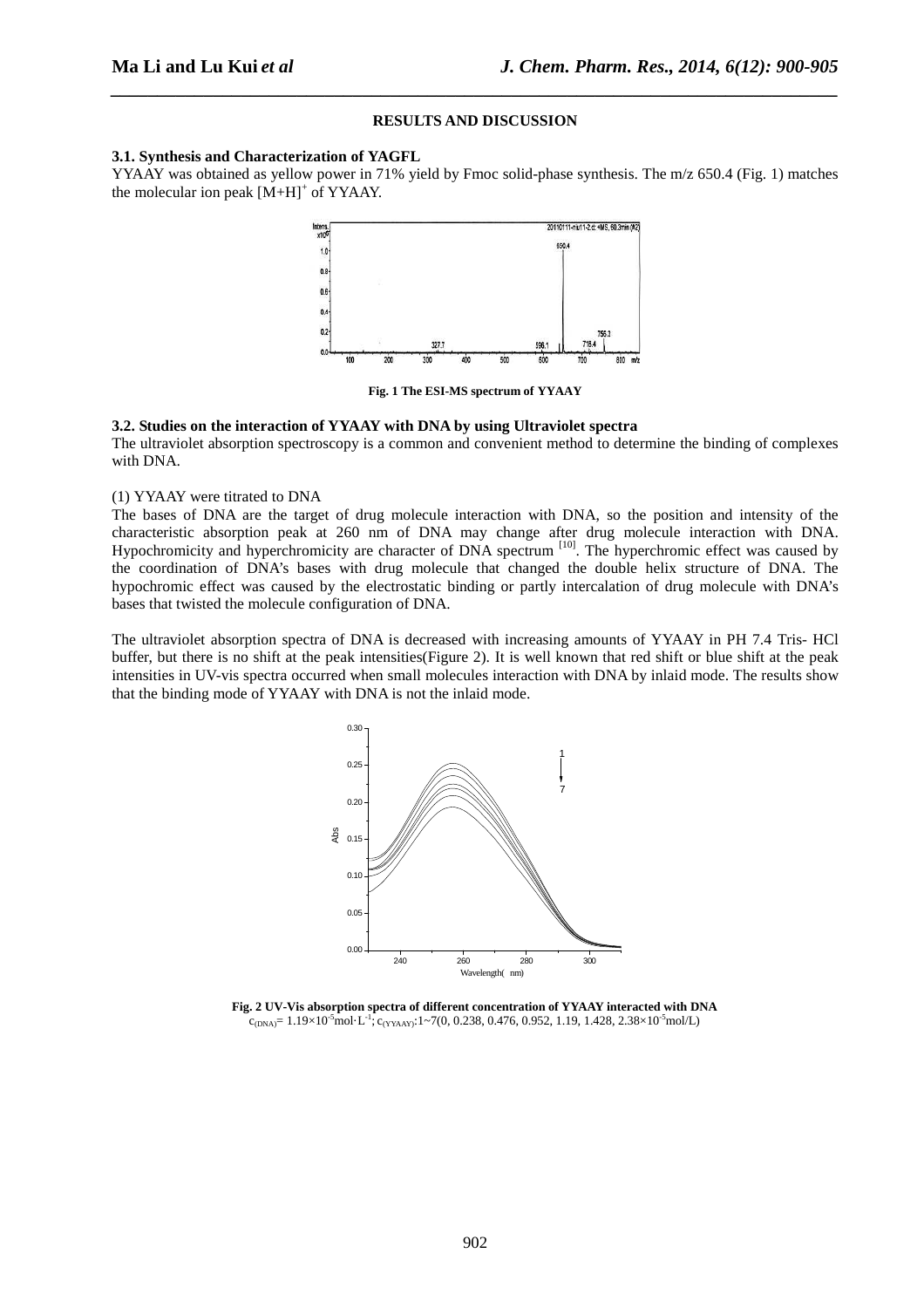

*\_\_\_\_\_\_\_\_\_\_\_\_\_\_\_\_\_\_\_\_\_\_\_\_\_\_\_\_\_\_\_\_\_\_\_\_\_\_\_\_\_\_\_\_\_\_\_\_\_\_\_\_\_\_\_\_\_\_\_\_\_\_\_\_\_\_\_\_\_\_\_\_\_\_\_\_\_\_*

 **Fig. 3 UV-Vis absorption spectra of different concentration of DNA interacted with YYAAY**   $c$  (YYAAY) = 1.19×10<sup>-5</sup>mol·L<sup>-1</sup>;c (DNA):1~7(0, 0.238, 0.476, 0.952, 1.19, 1.428, 2.38×10<sup>-5</sup>mol/L)

### (2) DNA were titrated to YYAAY

The ultraviolet absorption spectra of drug molecule can present hypochromic effect when it insert in the bases of DNA, but when it through electrostatic bind with DNA's bases, it's ultraviolet absorption spectra can present hyperchromic effect <sup>[11]</sup>.From Figure 3,we can see YYAAY has two characteristic absorption peak at 209 nm and 221 nm, and the intensity of the ultraviolet absorption spectra decreased when increased the amounts of DNA, the molecular structure of YYAAY is not absolute planar, so it can't through the inlaid mode bind with DNA. It may partly intercalate in DNA's bases. For further investigations, the interaction of YYAAY with DNA was also studied by using fluorescence spectra.



**Fig. 4 The fluorescence intensity of different concentration of DNA interacted with YYAAY**   $c_{(YYAAY)} = 1.19 \times 10^{-5}$ mol·L<sup>-1</sup>; c <sub>(DNA)</sub>:1~7(0, 0.238, 0.476, 0.952, 1.19, 1.428, 2.38×10<sup>-5</sup>mol/L)

#### **3.3 Studies on the interaction of YYAAY with DNA by using Fluorescence spectra**

YYAAY can emit fluorescence because of its aromatic systems, but DNA can't emit fluorescence. So we can study on the interaction of YYAAY with DNA by the fluorescence quenching of YYAAY through titrating DNA to  $YYAAY^{[12]}.$ 

According to Fig. 4, the fluorescence intensity of YYAAY gets the strongest value at 304nm, and then quenches occurred with increasing amounts of DNA. The results show that DNA has the ability to quench the fluorescence of YYAAY at pH7.4 Tris-HCl buffer, and DNA interacts with the aromatic systems of YYAAY. There are two possible reasons for the decrease of the fluorescence intensity for YYAAY<sup>[13]</sup>: Firstly, complex which has no fluorescence is produced when DNA and YYAAY are at ground state. Secondly, excited molecules of DNA and YYAAY collide with each other. There are two quenching process- static quenching and dynamic quenching [14].

If the quenching belongs to dynamic quenching, it follows Stern-Volmer equation:  $F_0/F = 1 + K_q \tau_0[Q]$ Where F and  $F_0$  are the fluorescence intensities before and after the addition of DNA, respectively. K represents the quenching constant and [Q] is the concentration of DNA. The values of  $F_0/F$  were plotted against [DNA] (Fig.5).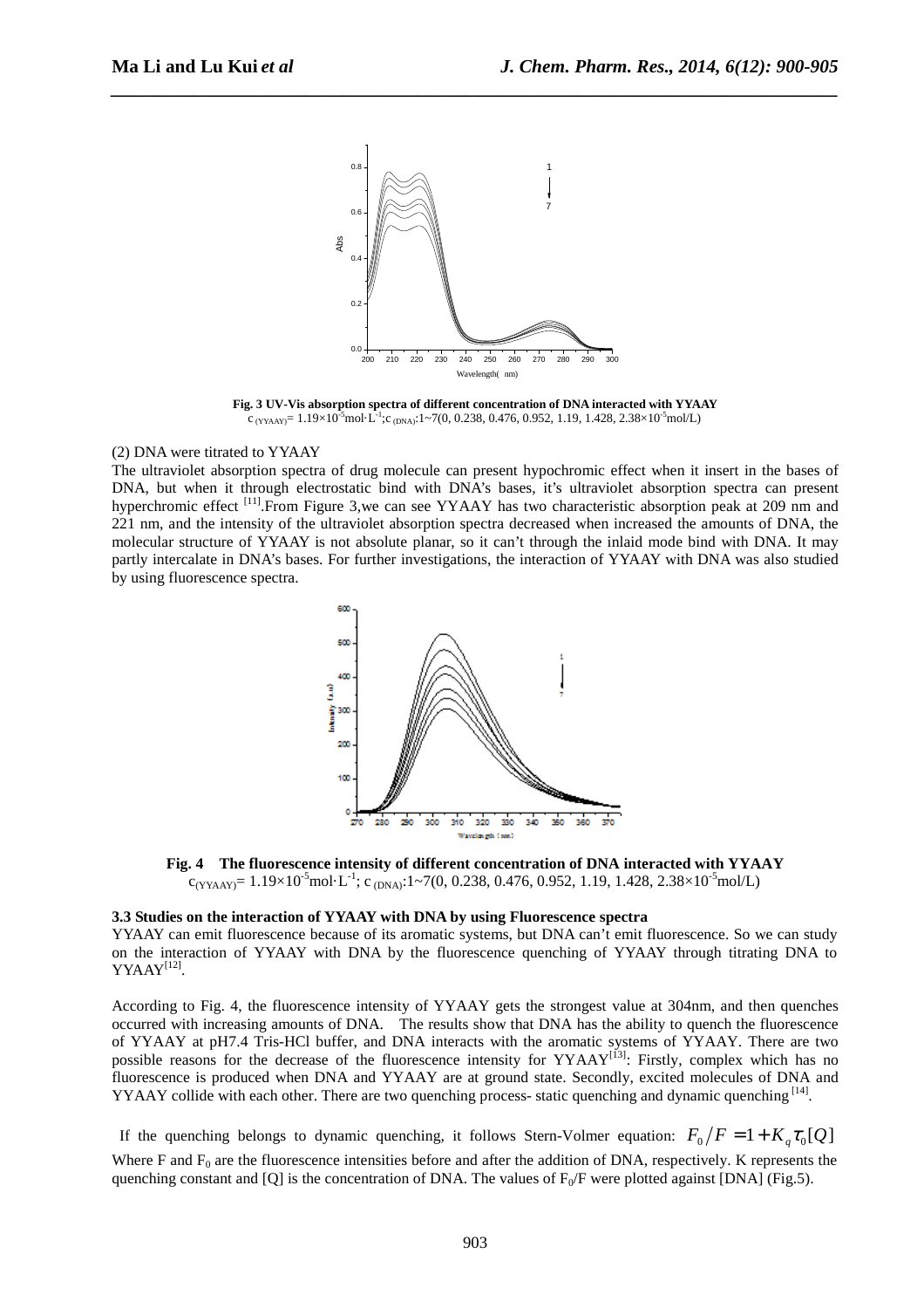

*\_\_\_\_\_\_\_\_\_\_\_\_\_\_\_\_\_\_\_\_\_\_\_\_\_\_\_\_\_\_\_\_\_\_\_\_\_\_\_\_\_\_\_\_\_\_\_\_\_\_\_\_\_\_\_\_\_\_\_\_\_\_\_\_\_\_\_\_\_\_\_\_\_\_\_\_\_\_*

**Fig. 5 The values of F0 / F at different concentration of DNA** 

The quenching constant K of the interaction between DNA and YYAAY is  $5.3 \times 10^{11}$  L·mol<sup>-1</sup>, which is much bigger than the biggest collision constant between small molecular and biological macromolecules  $2\times10^{10}$  L·mol<sup>-1</sup>. Therefore, the quenching belongs to static quenching, it can be expressed by Lineweaver-Burk equation:  $(F_0 - F)^{-1} = F_0^{-1} + K_D^{-1}F_0^{-1}$  [DNA ]<sup>-1</sup>. The values of  $(F_0 - F)^{-1}$  were plotted against [DNA]<sup>-1</sup> (Fig. 5). we can obtain the K of the interaction between DNA and YYAAY is  $2.7 \times 10^5$  L·mol<sup>-1</sup> calculated by Lineweaver-Burk equation(Fig.6).



**Fig. 6 Lineweaver-Burk plot of the interaction between YYAAY and DNA** 

#### **3.4 Studies on the interaction of YYAAY with DNA by using Viscosity method**

Spectroscopic data are necessary, but not sufficient to support a binding mode. So as a means for further clarifying the binding of peptide with DNA, viscosity measurements were carried out on DNA by varying the concentration of the added peptide. A classical intercalative mode causes a significant increase in viscosity of DNA solution due to increase in separation of base pairs at intercalation sites and hence an increase in overall DNA length. On the contrary, when drug molecule partial (nonclassical) intercalates in DNA, the viscosity of DNA solution decreases, which dues to the double helix structure of DNA is twisted. Under the same conditions, there are less pronounced (positive or negative) or no change in DNA solution viscosity when they bind by electricity<sup>[15,16]</sup>.

The values of  $(\eta/\eta_0)^{1/3}$  were plotted against [peptide]/[DNA] (Fig.7). The relative viscosities of DNA decrease obviously (Fig.6). The result indicates that YYAAY partially intercalate in DNA.